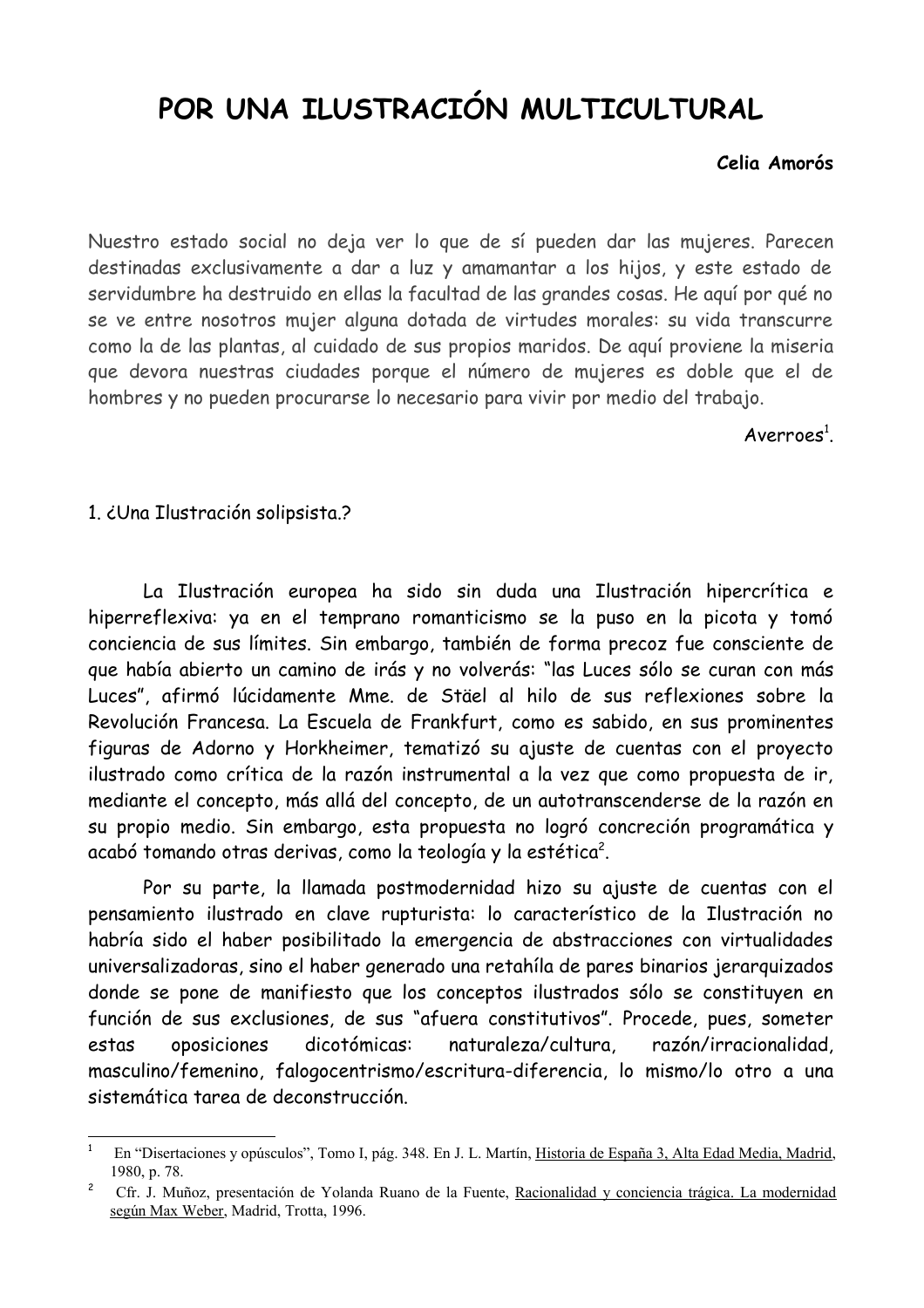A su vez, el pensamiento postcolonial parece haberse apuntado a seguir las pautas de la deconstrucción para hacer implosionar desde dentro estos pares dicotómicos con la finalidad de desenmascarar la presunta superioridad de Occidente sobre sus Otros, tanto internos - por ejemplo, lo "femenino", las razas, clases y grupos marginales diversos subyugados- como externos - los pueblos neocolonizados o excolonizados. Resulta así un desenmascaramiento de la Ilustración, sometida a un análisis genealógico desde los presupuestos de una hermenéutica de la sospecha que arroja resultados un tanto reduccionistas: los valores ilustrados, con sus presuntas virtualidades universalizadoras, no serían sino la mera expresión de la voluntad de dominio de Occidente. En el mejor de los casos, una producción cultural históricamente específica, como muchas otras. Por aquí viene toda una línea del pensamiento postcolonial a converger con el multiculturalismo. Todas las culturas, afirma la tesis multiculturalista, son totalidades autorreferidas cuyos parámetros resultan inconmensurables. En esa misma medida son equivalentes entre sí. Por nuestra parte, discrepamos de las tesis multiculturalistas, entre otras razones, porque igualan por abajo. No habría nada en las culturas que han generado - de forma, como veremos, siempre endógena y exógena a la vez- procesos críticoreflexivos con virtualidades universalizadoras que las hiciera preferibles a aquéllas que, en el límite - puesto que se trataría de un límite abstracto- no habrían conocido procesos tales. Llamaremos aquí a los procesos crítico-reflexivos de ese carácter "vetas de Ilustración". En esta línea, estimamos que, aunque la Ilustración europea sea considerada como la Ilustración paradigmática por muchos conceptos, no por ello tiene la exclusiva ni el monopolio de la Ilustración. Desde la posición feminista ilustrada a la que nos adscribimos, afirmamos que las culturas en que se han puesto en cuestión los roles estereotipados y subordinados de las mujeres son preferibles a aquéllas en las que nunca se habría producido un cuestionamiento de ese orden. A lo largo de una serie de trabajos hemos puesto de manifiesto que entre feminismo e Ilustración existe un vínculo recurrente y esencial, si bien no carente de ambiguedades y complejidades<sup>3</sup>. Si así ha ocurrido en la Ilustración europea y ésta no ha sido la única Ilustración posible, podemos articular la hipótesis de que en las "vetas de Ilustración" que se pueden hallar en otras culturas vamos a poder encontrar modalidades significativas de feminismo.

En su prólogo a la obra de Mohammed Abed Al-Yabri, Crítica de la razón árabe, Pedro Martínez Montávez afirma "No hay un espacio en el que no se de, individual y colectivamente, una actividad pensadora. Creer y mantener lo contrario es, sencillamente, una modalidad de racismo". No podemos ser tan ingenuas como Descartes cuando afirmaba que "le bon sens est le plus repandu", pero tampoco debemos ser tan eurochauvinistas como para prejuzgar que, fuera de Occidente, la

Cfr. Celia Amorós (coord.), Actas del seminario permanente "Feminismo e Ilustración" (1988-1992), Instituto de Investigaciones Feministas de la Universidad Complutense de Madrid, Dirección General de la Mujer de la Comunidad de Madrid; Celia Amorós, Tiempo de feminismo, Madrid, Cátedra, Colección Feminismos, 1997; Cristina Molina Petit, Dialéctica feminista de la Ilustración, Barcelona, Anthropos, 1994; Rosa Cobo, Fundamentos del patriarcado moderno. Jean Jaques Rousseau, Cátedra, Colección Feminismos, 1995; Alicia Puleo, La Ilustración olvidada, Barcelona, Anthropos, 1993; entre otros trabajos.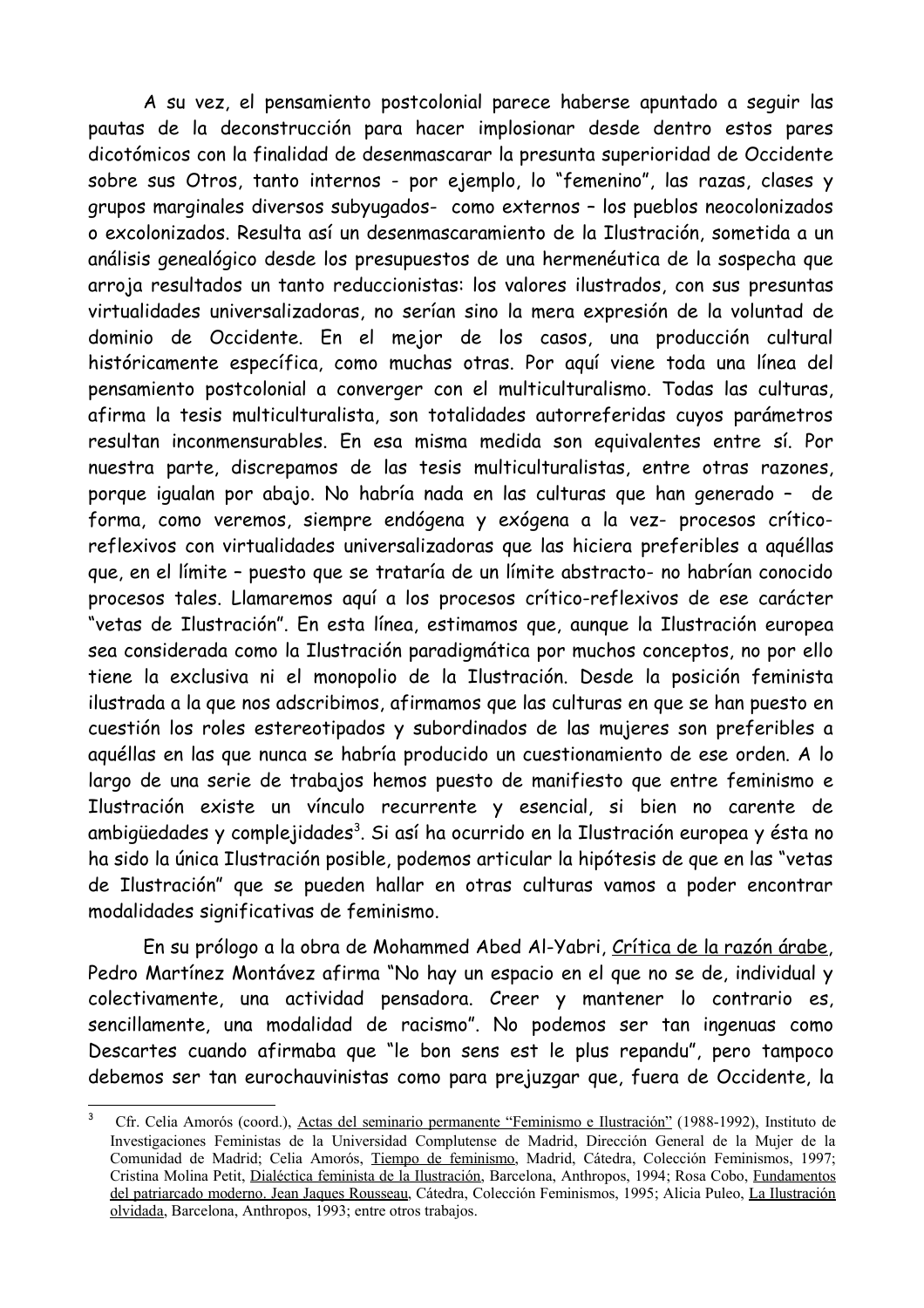capacidad autónoma de juzgar está bloqueada por doquier. En lo que se refiere al ámbito del Islam, y a pesar de que las circunstancias precisamente no lo propician, hay brotes significativos de pensamiento crítico. De acuerdo con Martínez Montávez, por lo que se refiere al pensamiento árabe contemporáneo, este pensamiento "o es crítico, conscientemente crítico, irrenunciablemente crítico, o no es nada... No es que las expresiones de pensamiento auténticamente crítico en el panorama árabe actual abunden y proliferen, pero indudablemente existen, y en número no tan escaso como algunos piensan ni de propósito tan reducido y discreto como otros afirman.<sup>4</sup>"

2. La búsqueda de una "modernidad alternativa."

De acuerdo con Leila Abu Lughod<sup>5</sup>, el pensamiento islámico contemporáneo que no se identifica con la opción fundamentalista se plantea como la búsqueda de una "modernidad alternativa". "Salvar la modernidad afirmando su pedigrí indígena" adopta múltiples formas. Por ejemplo, Ziya Gökalp, el principal teórico del nacionalismo turco, consideraba la democracia y el feminismo como inherentes a una "esencia nacional transhistórica". Las desviaciones de este patrimonio eran imputables a indeseables influencias externas, como las árabes y las persas. Es comprensible que la búsqueda de una modernidad por parte de pueblos formalmente colonizados o expuestos a las influencias europeas responde a lo que podríamos llamar las paradojas de la Ilustración inducida. Decirle a una cultura ajena "imite usted mi espíritu crítico e ilustrado" no es sino someterla a lo que los psiguiatras de la Escuela de Palo Alto han llamado el "mensaje paradójico". La cultura así interpelada sólo puede cumplir la consigna si no la cumple, y en la medida misma en que la cumple la desobedece. En efecto: imitar el espíritu crítico de la potencia colonizadora que - teóricamente, al menos- exporta e induce ilustración no haría sino demostrar por parte de la potencia receptora que carece de su propio espíritu crítico, ya que - acríticamente- se aviene a imitarlo. Y, si se niega a cumplir esta práctica mimética, no hace con ello sino poner de manifiesto su rechazo frontal e irreflexivo a la adopción de actitudes críticas, es decir, pone de manifiesto su cerrilismo antiilustrado. En estas condiciones, no es de extrañar que la reacción de los colonizados - ya sea política y/o culturalmente- a este mensaje paradójico, en los proyectos nacionalistas de los países islámicos del Próximo Oriente de finales del XIX y principios del XX, se articulara como una afirmación de que la modernidad propuesta o impuesta pertenecía a su propio legado cultural avant la lettre. Como lo señala Partha Chatterjee, se trataba de un intento de "negar las acusaciones coloniales de atraso y remediarlas mediante reformas modernistas<sup>6"</sup>. A un mensaje paradójico no se puede responder sino paradójicamente. A menos que

Cfr. Ahmed Mahfoud, en su presentación a su traducción de Mohammed Abed Al-Yabri, Crítica de la razón árabe, Icaria, Barcelona, 2001, p. 11. Véase también en el mismo sentido Sophie Bessis, Occidente y los Otros, Madrid, Alianza, 2002, especialmente Tercera Parte.

<sup>5</sup> Cfr. Leila Abu Lughod, Feminismo y modernidad en Oriente Próximo, Cátedra, Colección Feminismos, Madrid, 2002.

 $\overline{6}$ Partha Chatterjee, Nationalist thought and the colonial world: A derivative discourse?, Zed Books, Londres, 1986.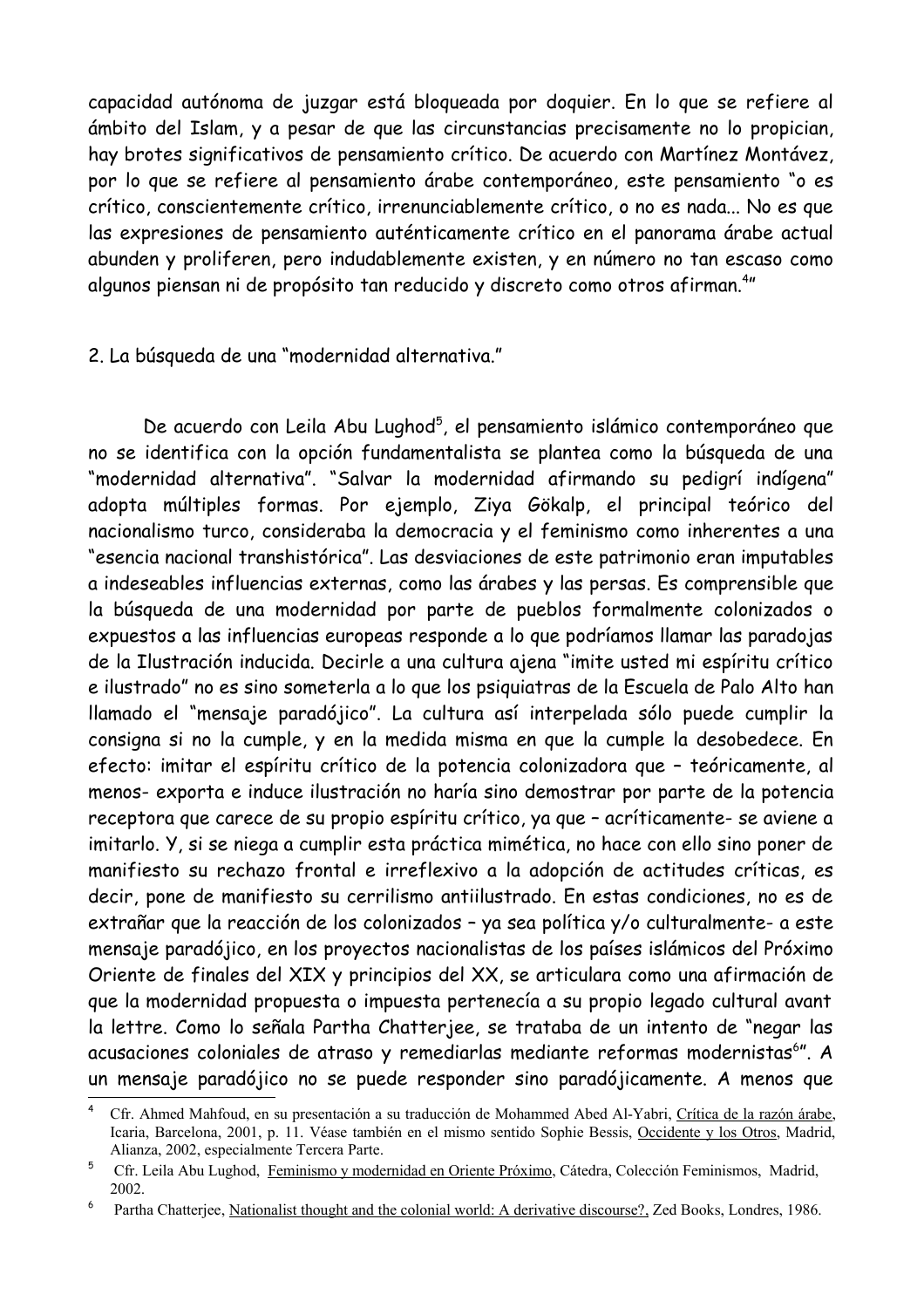consiga metacomunicar, es decir, captar el carácter paradójico del mensaje y deconstruirlo desde un nivel metalingüístico. Pero no siempre se dan las condiciones para ello.

Por otra parte, hemos planteado aquí la hipótesis abstracta de una Ilustración que pretendería - a su modo y conveniencia, claro está-ser transplantada en un medio ajeno a toda dinámica crítico-reflexiva. Dicho de otro modo, se trataría de una Ilustración puramente exógena. Sin embargo, una hipótesis tal es contrafáctica: como lo afirma Deniz Kandiyotti "¿hasta qué punto los discursos sobre la modernidad en Oriente Próximo están condicionados no sólo por los encuentros coloniales con Occidente sino por las relaciones cambiantes y agitadas de las sociedades con sus diversos Antiguos Regímenes?<sup>7</sup>" La recepción de la Ilustración europea por parte de estas sociedades se lleva a cabo, como no podría ser de otro modo, mediante una apropiación selectiva. A su vez, esta apropiación selectiva se rige por criterios de funcionalidad con respecto a procesos crítico-reflexivos endógenos: "Quicquid recipitur ad modum recipientis recipitur", rezaba el sabio adagio escolástico. Y ello no deja de generar, por su parte, efectos de feedback sobre la Ilustración paradigmática, la cual debería corregir, por razones cada vez más pertinentes y acuciantes, una autocomprensión solipsista a la que ha tendido recurrentemente, hasta en el modo mismo de plantear su propia autocrítica.

## 3. Un proyecto de buena fe.

Jean Paul Sartre definía "la buena fe" como la "coordinación válida" entre libertad y facticidad en que la existencia humana consiste. Vamos a tratar de aplicar aquí esta concepción a las diversas maneras que las culturas tienen de plantearse su relación entre sus raíces y sus horizontes, entre sus retrospecciones y sus proyectos y prospecciones de futuro. Para nuestro filósofo, se incurre en "la mala fe" cuando se toma la libertad por facticidad, es decir, por dato inamovible que nos determina sin margen de maniobra alguno. Pero también es de mala fe la actitud según la cual pretendemos manipular nuestra situación fáctica, la cruz cuya cara es la libertad, como si en nombre de nuestras opciones libres pudiéramos renegar de ella e ignorarla. Pues bien: entre los distintos proyectos que conocemos - nuestro conocimiento es, sin duda, muy limitado e incipiente- de construir una modernidad alternativa, nos ha interesado de forma muy especial la propuesta del filósofo magrebí Mohammed Abed Al-Yabri, autor de una obra que lleva el prometedor y sugerente título de Crítica de la razón árabe. Nueva visión sobre el legado filosófico andalusí<sup>8</sup>.

Sin duda, la historia es siempre investigación retrospectiva de nuestra propia problemática y toda reconstrucción del pasado no es sino una "invención de la tradición". Del mismo modo que los pueblos y las culturas colonizados llevan a cabo una

Kandiyotti, en Abu Lughod, op. cit., p. 398.

<sup>8</sup> Cfr. op. cit, p. 35.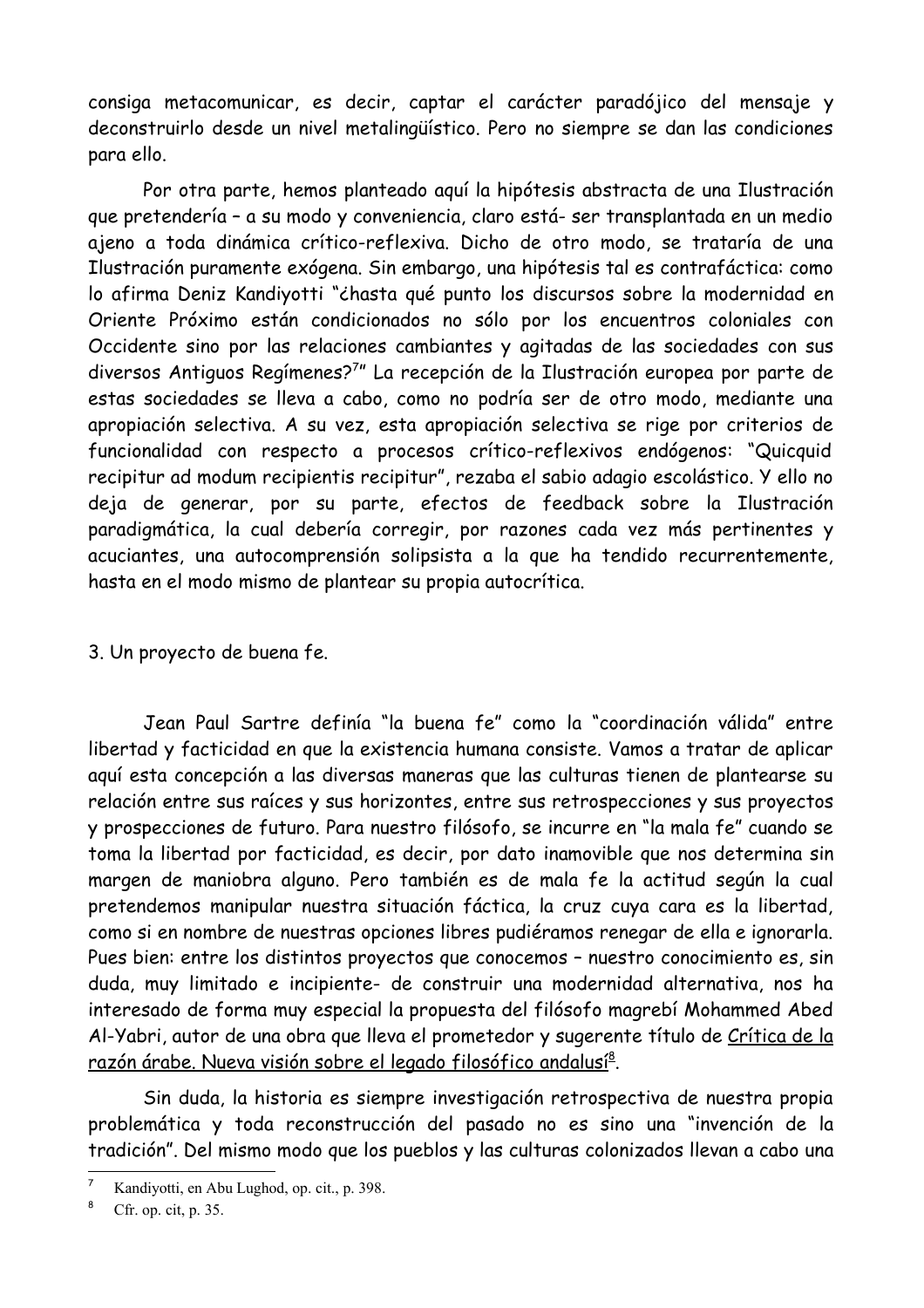apropiación selectiva ad extram de las culturas de sus colonizadores en función de sus propias tensiones y desajustes internos - no existen culturas monolíticas-, necesitan, complementariamente, realizar una apropiación selectiva ad intram que dote de coherencia, arraigo y convalidación a sus opciones y asunciones con respecto a lo que desde fuera se les ofrece y/o se les impone. Pues bien, el autor de la Crítica de la razón árabe teoriza de un modo perfectamente consciente esta necesidad. De ahí deriva, en primer lugar, su crítica al fundamentalismo, que hace un uso indebido y sistemático de la analogía para interpretar el futuro - término in absentia- en función del pasado - término in praesentia "tal como debió ser". La facticidad así mistificada se asume de este modo como la única opción posible de una libertad que reniega de su presente y de su futuro<sup>9</sup>.

Pero el fundamentalismo - simplificamos aguí por razones de espacio: hay fundamentalismos- no es la única modalidad posible de lo que Sartre llamaba "la mala fe": hacer de la libertad facticidad. Existe otra modalidad - son cara y cruz de la misma moneda- consistente en asumir la propia libertad como si contrafácticamente- no fuera una libertad en situación, una libertad incardinada que no puede, sin pervertir el plexo ontológico éticamente válido entre libertad y facticidad, pretender, como un viajero sin bagajes, prescindir de la segunda. Para nuestro filósofo magrebí, esa sería justamente la actitud de lo que él llama "el liberalismo árabe", al que dirige una dura crítica. Los intelectuales de esta orientación "saltan por encima de sus Rodas", como podríamos decirlo hegelianamente y, desmarcándose de su propio legado cultural, toman como su punto de referencia "el sistema de pensamiento europeo establecido en los siglos XVII y XVIII, y gracias al cual la clase burguesa europea ascendente combatió las ideas y los regímenes feudales." El problema del pensamiento árabe contemporáneo se plantea entonces en

El uso sistemático y abusivo –a falta de los pertinentes controles críticos- de la analogía es considerado por Al-Yabri como el modus operandi fundamental de la razón árabe. Nuestro autor somete este abuso del razonamiento analógico a una implacable crítica. "... La práctica de la analogía por los gramáticos, los juristas o los teólogos... se ancló en la estructura de la razón árabe como modo de pensar y como manera de actuar... Desde (la época de la Decadencia)... cada objeto desconocido se hizo un elemento in absentia para el cual se debía buscar un elemento in praesentia (conocido) susceptible de servir de referencia para una operación analógica. Y como la suprema incógnita es seguramente el futuro, y el pasado es el único referente conocido (...), la actividad mental con la cual se esperaba solucionar los problemas del presente y del futuro se limitó casi exclusivamente a buscar en el pasado lo que puede servir de referencia para establecer una relación analógica con el presente. Así, "la analogía de lo conocido a lo desconocido... se convirtió en una práctica que consistía en relacionar por analogía lo "nuevo" con lo "antiguo". Conocer lo nuevo consistirá entonces en "descubrir" un referente antiguo en el cual se apoyará analógicamente (lo) nuevo" (Op. cit., p. 57.)

No podemos dejar aquí de recordar la importancia que la crítica a la analogía tuvo en el pensamiento ilustrado europeo. El caso paradigmático lo podemos encontrar en Spinoza, quien, en una línea que se remonta a Duns Scoto en el siglo XIV, fue un adalid, como lo ha señalado Gilles Deleuze (cfr. Gilles Deleuze, Spinoza y el problema de la expresión, traducción castellana de Horst Vogel, Barcelona, Muchnik editores, 1974, del original francés Spinoza et le probleme de l'expression, Paris, Les Editions de Minuit, 1968), de la concepción univocista de la sustancia y de la causa, tomando como referente polémico los coqueteos del cartesianismo con los usos analógicos de estos conceptos. Para Spinoza, Dios es causa sui de la misma manera en que es causa de todas las cosas. Pensar de otro modo se presta a la chapuza conceptual y al antropomorfismo. Pues bien: en este mismo sentido afirmaba Averroes: "si examinamos como debe ser las tesis de los teólogos, nos daremos cuenta de que conciben a Dios como un ser humano eterno. En efecto, asimilaban el Mundo a las cosas fabricadas por el hombre... Cuando los criticamos diciéndoles que (concebido así) nuestro Dios debería ser un cuerpo, responden que El es eterno, mientras que todo cuerpo es creado. Han de suponer, pues, la existencia de un hombre sin cuerpo, Agente de todo lo que existe, y esto no es más que una metáfora y una expresión poética" (Cit. por Al Yabri en op. cit., p. 128.)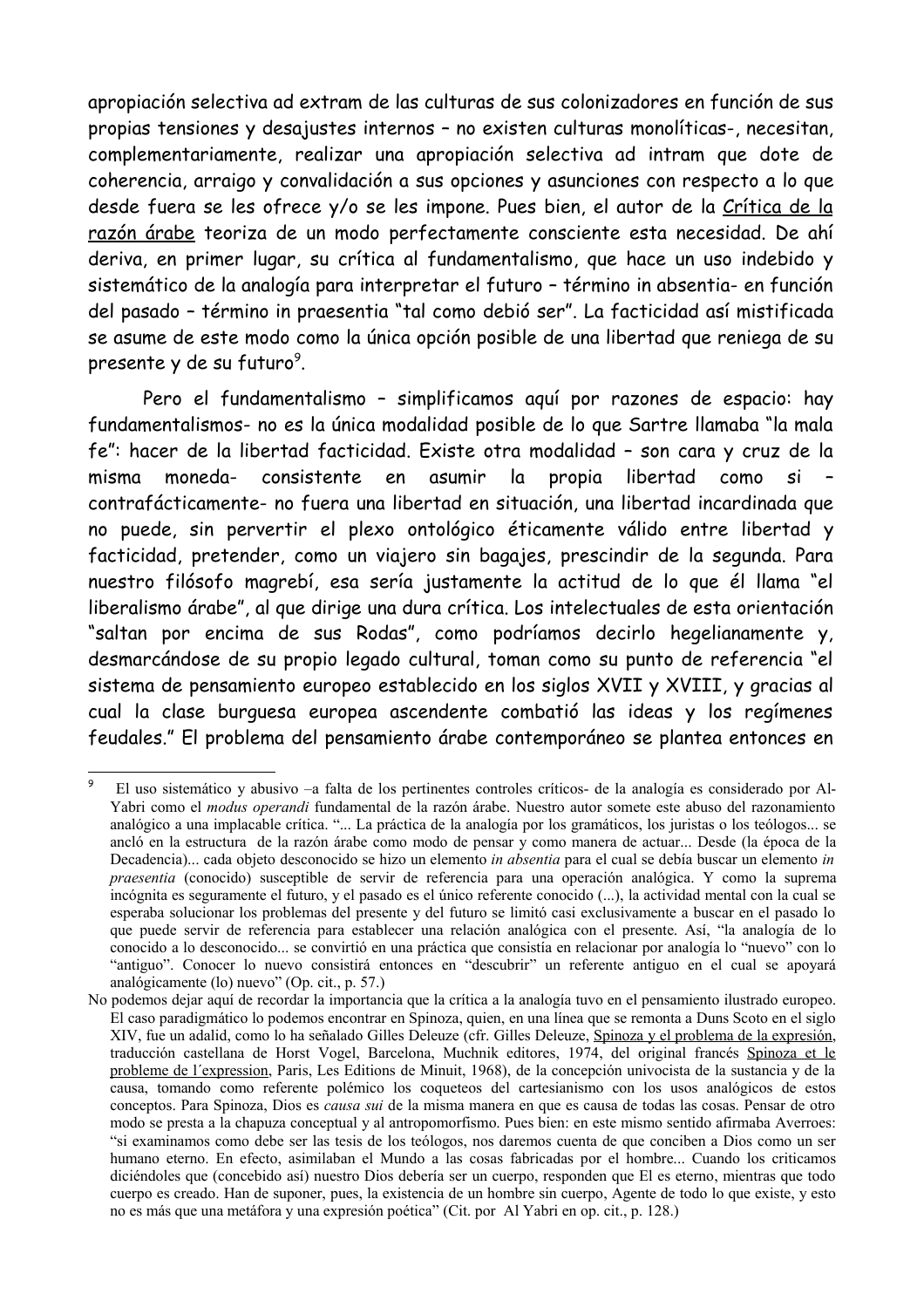estos términos "ecómo puede este pensamiento asimilar la experiencia del liberalismo antes o sin que el mundo árabe pase por la etapa del liberalismo?" (Los referentes polémicos a los que nuestro autor alude aquí son intelectuales como Abdallah Laroui, Zaki Nayib Mahmud, Mayid Fajri, entre otros.) De acuerdo con Al Yabri,

"es totalmente erróneo plantear el problema de este modo. Porque esperar que los árabes asimilen el liberalismo europeo es esperar de ellos que incorporen a su conciencia una historia ajena, un patrimonio cultural que les es extraño en cuanto a los temas y las problemáticas que plantea... Un pueblo sólo puede recuperar en su conciencia su propio patrimonio cultural o lo que de él depende. En cuanto al patrimonio humano en general, en lo que tiene de universal, un pueblo lo vive necesariamente desde dentro de su propia tradición y nunca desde fuera.<sup>10</sup>"

La peculiar manera en que nuestro autor conjuga las demandas ilustradas de corte universalista con las legítimas aspiraciones románticas de los pueblos de afirmar su identidad es paradigmática. Y sus implicaciones políticas no se nos pueden ocultar precisamente ahora, cuando se impone "la democracia" a golpe de misiles inteligentes y bombas de racimo, por una parte, mientras reactivamente, por la otra, se busca el atrincheramiento en una identidad que ya no puede ser sino fraudulenta: "Quien teme perder su identidad, afirma Raimundo Paniker, ya la ha perdido". No es posible la existencia de identidades "inocentes", resistentes a toda interpelación e inmunes a cualesquiera mediaciones reflexivas. Parafraseando a Kant, podríamos decir aquí que identidad sin subjetividad es ciega, así como una presunta subjetividad sin identidad es vacía. El autor de la Crítica de la razón árabe lo expresa con la mayor pregnancia

"La ruptura que reivindicamos aquí no es una ruptura con la tradición, sino con un cierto tipo de relación con la tradición. De "seres tradicionales" que somos, esta ruptura debe hacer de nosotros seres capaces de comprender su tradición, es decir, personalidades cuya tradición forma uno de sus elementos constitutivos, gracias al cual la persona encontrará su inscripción en el seno de una personalidad más amplia...<sup>11</sup>"

Hay que replantear, pues, en la lectura e interpretación de la tradición coránica, la relación entre el sujeto y el objeto, desmontando de este modo una relación especular que no produce sino efectos de bloqueo epistemológico. Al -Yabri formula así su propia versión del isapere aude! cuando afirma que el "pensamiento... al no poder asumir su independencia, convierte a ciertos objetos - sobre los que trabaja- en criterios para evaluar los restantes objetos." El sujeto que abdica de este modo "se refugia en un antepasado lejano, en un "ancestro fundador" gracias al cual podrá recuperar la estima del yo. El pensamiento árabe moderno y contemporáneo está en esta línea. Por eso es, en su mayor parte, de tendencia fundamentalista. Sus diferentes corrientes y tendencias no se distinguen de hecho más que por el tipo de "ancestro-fundador" tras el que esconderse.<sup>12</sup>"

 $10<sup>10</sup>$ Op. cit., p. 159.

<sup>11</sup> Mohammed Abed Al-Yabri, op. cit., p. 61.

 $12<sup>2</sup>$ Mohammed Abed Al-Yabri, op. cit., p. 54.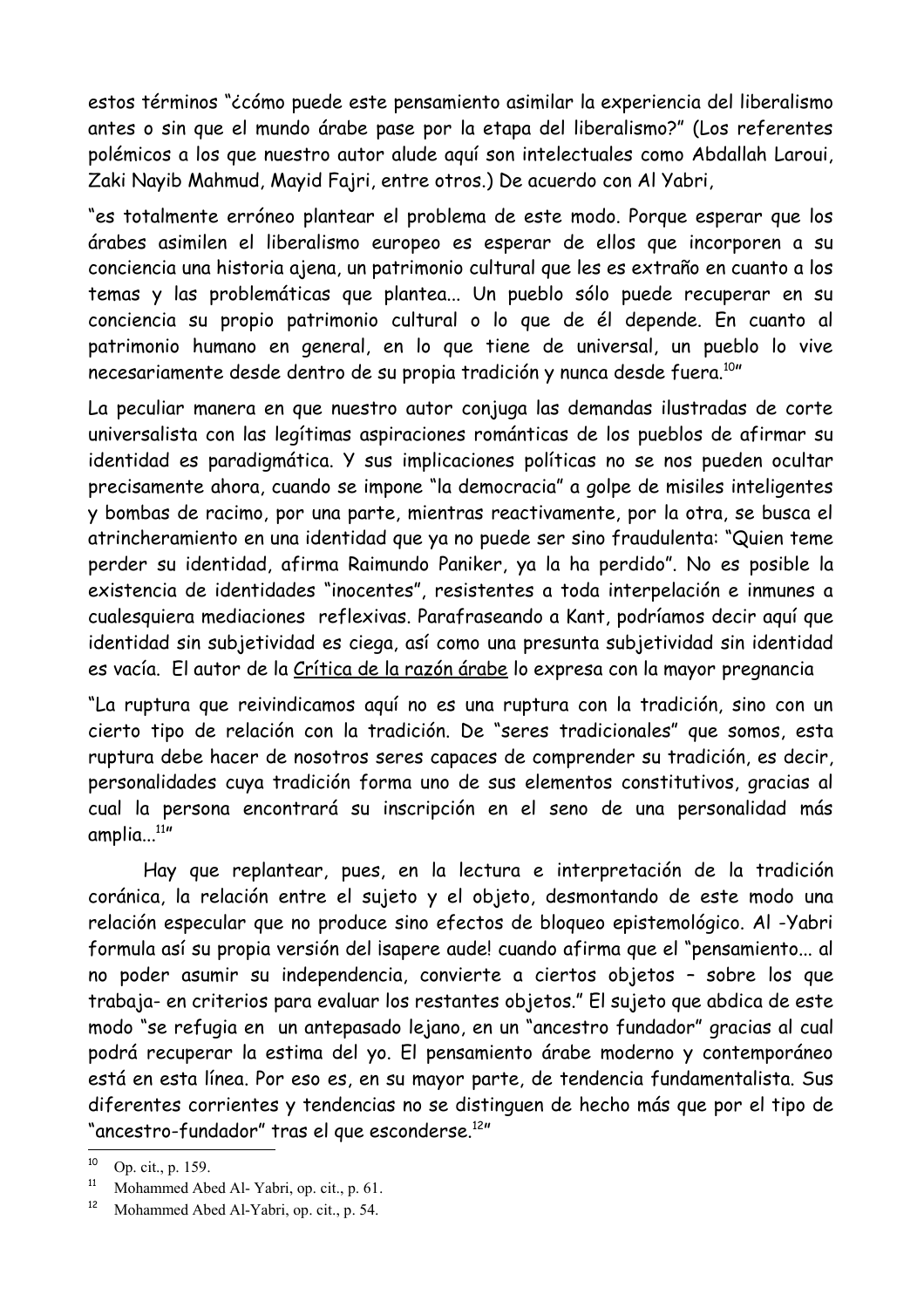Heidegger, en "La época de la imagen del mundo"<sup>13</sup>, establece una profunda relación entre el hecho de que la religiosidad se interiorice "como vivencia" del sujeto, como irrupción de la fe en el ámbito de la interioridad como acto productivo y eductor de subjetividad y la posibilidad de que "la investigación histórica y psicológica del mito" se abra como proceso. Mutatis mutandis - habría que recordar aquí la afirmación de Claude Lévi-Strauss de que "es la generalización lo que funda la comparación y no a la inversa"-, el autor de El legado filosófico árabe<sup>14</sup> apela a la concepción del escritor andalusí Ibn Hazm, autor del célebre El collar de la paloma, acerca de la hermenéutica coránica. "No está permitido a ningún hombre, afirma Ibn Hazm, imitar a cualquier otro, vivo o muerto, porque cada uno está obligado a realizar, en la medida de sus posibilidades, un esfuerzo interpretativo ("iỹtihad") Se ponen de este modo las bases para una democratización de las prácticas de hermenéutica del texto sagrado. Así, para Ibn Hazm,

"La religión de Dios - iEl Altísimo!- es puramente exotérica, y no así absolutamente esotérica. Es eternamente obvia y no oculta ningún secreto latente. En ella todo se basa en pruebas y nada está sujeto al azar. El enviado de Dios (sl'm) no se ha callado ningún sentido de la ley revelada, por muy sutil que fuera. No hay nada tampoco de lo que sería mostrado a sus más cercanos parientes, mujer, hija, tía o primo, sin que fuese revelado al común de los mortales, blancos o negros, o a cualquier pastor de rebaño. No hay secreto, no hay sentido oculto que el Profeta - la paz sea con él-se hubiera abstenido de divulgar. Todo su mensaje se expresó en la predicación que dirigió a todos, porque si hubiera callado algo, es como decir que no habría cumplido su misión 15"

El proyecto ilustrado de Al-Yabri es un proyecto de buena fe en el sentido sartreano al que nos hemos referido. Sólo proyectos así alejan de la violencia, en la medida misma en que, para el Sartre de los póstumos Cahiers pour une morale, la violencia es una figura paradigmática de la mala fe<sup>16</sup>. Pues la violencia reniega de toda mediación de la libertad por la facticidad y a la inversa. La libertad, así, se afecta ella misma de facticidad y se impone como "inocencia de la fuerza". Pero, a la vez, quiere ser legitimada a título de libertad. Pone el mundo- la facticidad- como inesencial a los efectos de un proyecto que se asume a sí mismo como incondicionado, sustraído a toda interpretación y ponderación posible, haciendo saltar así la propia situación<sup>17</sup>. La violencia rechaza siempre el conocimiento y el análisis de la situación: es, por definición, antihermenéutica. Pone un mundo maniqueo monolítico en el que el Bien y el Mal están dados desde siempre como esencias: no son proyectos humanos ni tienen que ver con ellos. Tenemos así diseñado a priori "el eje del mal". Y el Bien sólo puede

 $13$ Cfr. Martin Heidegger, Sendas perdidas, traducción castellana de José Rovira Armengol, Buenos Aires, Losada, Colección Biblioteca Filosófica, 1960

<sup>&</sup>lt;sup>14</sup> Mohammed Abed Al-Yabri, *El legado filosófico árabe*, traducción, notas e índice de Manuel C. Feria García, Madrid, Trotta, 2001.

<sup>15</sup> Cit. por Al-Yabri en op. cit., p. 115.

<sup>&</sup>lt;sup>16</sup> Cfr. Celia Amorós, Diáspora y Apocalipsis. Estudios sobre el nominalismo en Jean Paul Sartre, Madrid, Síntesis, 2001, capítulo III, 3.

<sup>&</sup>lt;sup>17</sup> Fiat iustitia et pereat mundus, sería el lema de esta actitud.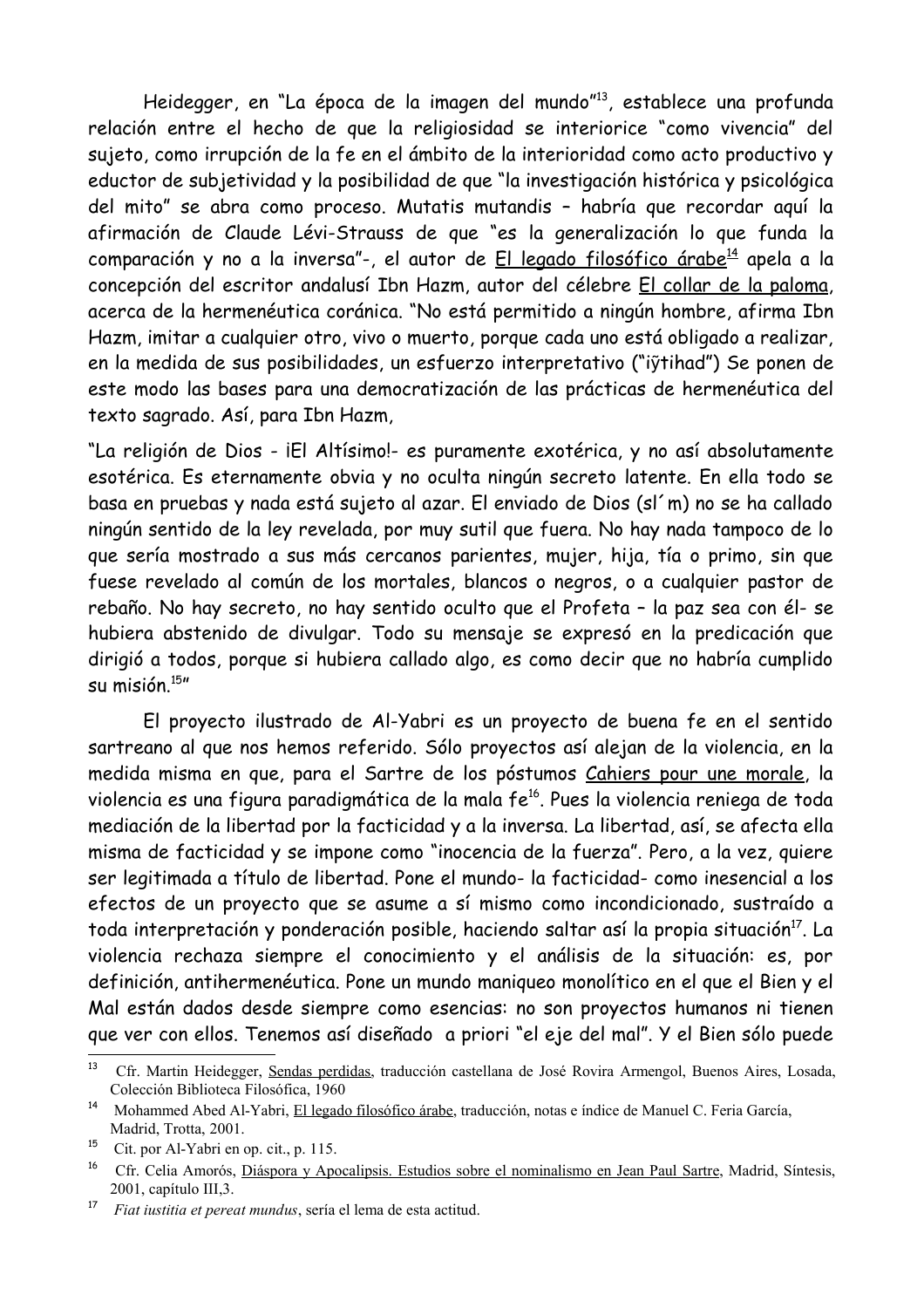consistir en quitar esa capa de mal que se superpone a lo que sería una facticidad deseable que ya está dada, que no es por tanto la otra cara de la libertad. Recordemos los análisis del Hegel sobre el terrorismo en la Fenomenología del Espíritu<sup>18</sup>: la libertad se toma a sí misma por objeto aniguilando el orden del mundo si hace falta. De este modo, se convierte en su contrario: el mero pondus del factum que todo lo arrasa, incluída ella misma - pensemos en los atentados suicidas- en el caso de los más impotentes. La libertad se trastoca en facticidad, ciertamente, pero, por su parte, la facticidad se trasviste de libertad: son la cara y la cruz de una misma perversión. En última instancia, para el terrorismo así como para la violencia - y la guerra es el supremo analogante de la violencia - hay sólo una Palabra y un orden verdadero del mundo que se han de imponer a toda costa, con esa pretensión de legitimidad absoluta que ahorra todo tipo de mediaciones interpretativas: la Verdad del mundo es sólo una y viene de un más allá de lo humano.

Pues bien, frente a la violencia como el horror que nos rodea y la mala fe que por ambos bandos se nos impone, proyectos como el de Al-Yabri, proyectos teóricos que no pueden sino estar imbricados en un compromiso político y militante con la "civilización del conflicto de civilizaciones", como me gusta llamar a la construcción de alternativas a la siniestra profecía que se cumple a sí misma de Samuel Huntington, deben ser estudiados, apoyados, instituidos en paradigma de lo que puede ser una "interpelación intercultural" entre las civilizaciones que induzca más y más efectos de reflexividad y, en la misma medida, más Ilustración. Una Ilustración multicultural.

## 4. De la "universalidad sustitutoria" a una "universalidad interactiva".

Tomamos esta distinción conceptual tan pregnante de la filósofa feminista estadounidense Seyla Benhabib. Ella la acuñó para referirse a las limitaciones del pensamiento ilustrado en relación con la exclusión de las mujeres de los universales que este mismo pensamiento formulaba, de forma tal que esos universales fraudulentos ocultaban "particularidades no examinadas<sup>19</sup>" Entendemos que la crítica al androcentrismo y la crítica al etnocentrismo desde este punto de vista vienen a ser isomórficas. Si tras el sujeto de la Ilustración europea se encuentra el "perfil" del varón blanco propietario - luego se instituyó una dinámica que desplegó sus virtualidades y amplió sus ámbitos de inclusión, desde el "sufragio universal masculino" a las conquistas de la lucha sufragista-, tras la pretensión occidental del monopolio de la universalidad se esconde también una cultura idiosincrática (aunque en modo alguno se reduzca a ella como lo pretenderían las tesis multiculturalistas.) Es así como lo ve el autor de la Crítica de la razón árabe:

<sup>18</sup> Cfr. G.W.F. Hegel, Fenomenología del espíritu, traducción castellana de Wenceslao Roces, México, Fondo de Cultura Económica, 1966. B. B. VI Biii.

<sup>&</sup>lt;sup>19</sup> Cfr. Sheila Benhabib y Drucilla Cornell (Eds.), Teoría feminista y teoría crítica, traducción de Ana Sánchez, Edicions Alfons el Magnanim, Valencia, 1990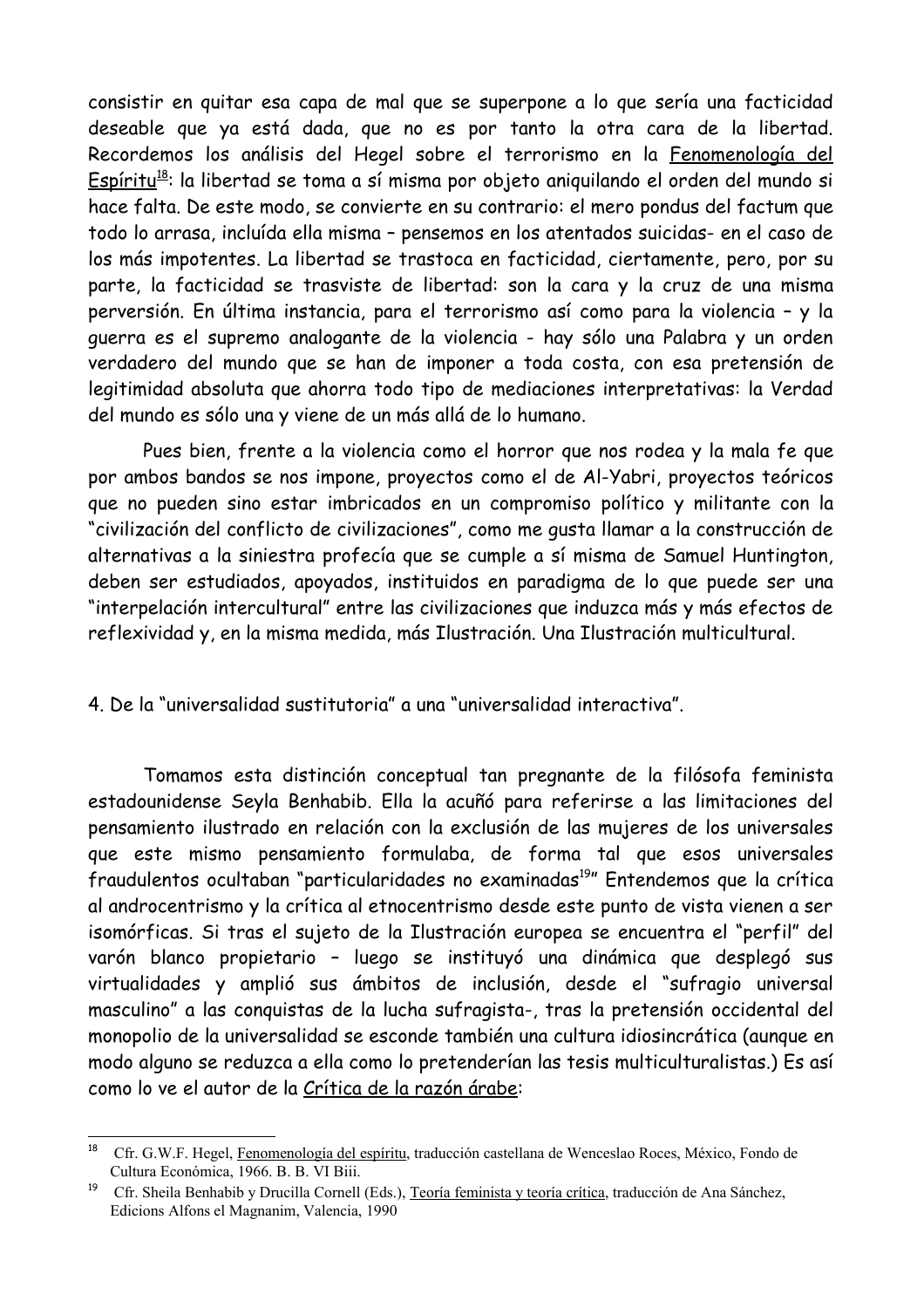"Aunque la modernidad europea se presente actualmente como modernidad a escala "universal", su simple pertenencia a la historia cultural específica de Europa, aun en los casos de contestación interna, la incapacita para establecer una comunicación crítica y renovadora con la cultura árabe, cuya historia es diferente. Ajena a la cultura árabe y a su historia, la modernidad europea se ve así impedida para entablar un auténtico diálogo con la cultura árabe capaz de suscitar en su seno movimiento alguno de transformación, por lo que se comporta más bien ante dicha cultura como un ente desafiante que la empuja a ensimismarse y a replegarse sobre sí misma.<sup>20</sup>"

Nuestro autor rechaza así una "universalidad sustitutoria": sería a la vez falsa e ineficaz. Por el contrario, su "invento de la tradición" está en función, de forma totalmente lúcida y consciente, de su proyecto de incorporarse al progreso logrado por "la modernidad planetaria". Como conocedor de Habermas<sup>21</sup>, sabe que "la modernidad debe buscar la validación de sus presupuestos en el interior de su propio discurso, a saber, el discurso de la contemporaneidad y no el discurso de la tradicionalidad". Pero para ello, como lo diría Agnes Heller, ha de reconstruir, no cualquier pasado, sino "el pasado de su propio presente", un presente que le interpela y cuya interpelación ni quiere ni puede eludir, así como el futuro que quiere y puede elegir. Por esta razón, para Al-Yabri, "el camino hacia una modernidad propiamente árabe debe partir necesariamente del espíritu crítico<sup>22</sup> producido por nuestra propia cultura árabe."

Como el "ser" de Aristóteles, "modernidad", para el autor de El Legado filosófico árabe, se dice de muchas maneras. No, por supuesto, como lo declinaría una delicuescente analogía de la que Al-Yabri es un duro crítico, pero sí teniendo en cuenta que "de hecho, no existe una modernidad, universal y a escala planetaria, sino múltiples modernidades, diferentes de una época a otra y de un lugar a otro." Para que no se solapen modernidad, universalismo e imperialismo, una concepción nominalista moderada de la modernidad, mejor dicho, de las modernidades, como la que el filósofo magrebí nos propone, no la deberíamos dejar caer en saco roto.

Pero cqué tienen en común estas modernidades para que podamos referirnos a ellas teniendo en cuenta algunos supuestos comunes? Creo que no interpretamos mal a nuestro crítico de la razón árabe si afirmamos que toda modernidad se caracteriza por el "espíritu crítico", la apreciación del propio pasado bajo mediaciones selectivoreflexivas en función de un proyecto de configuración histórica del propio presente, así como por lo que Max Weber consideraría, por diferentes que puedan ser las modalidades históricas en que el fenómeno toma cuerpo, un cierto "desencantamiento del mundo", implicado por la separación de la esfera religiosa como referente totalitario de sentido de otras esferas distintas en las que entran en juego sus propias racionalidades inmanentes. Entendemos que son precisamente estos criterios los que han presidido la selección-reconstrucción llevada a cabo por Al-Yabri de lo que

 $20<sub>o</sub>$ Mohammed Abed Al-Yabri, op. cit., p. 38.

 $21$ Cfr. Jürgen Habermas, El discurso filosófico de la modernidad, Madrid, Taurus, 1989.

 $22$ El subrayado es mío.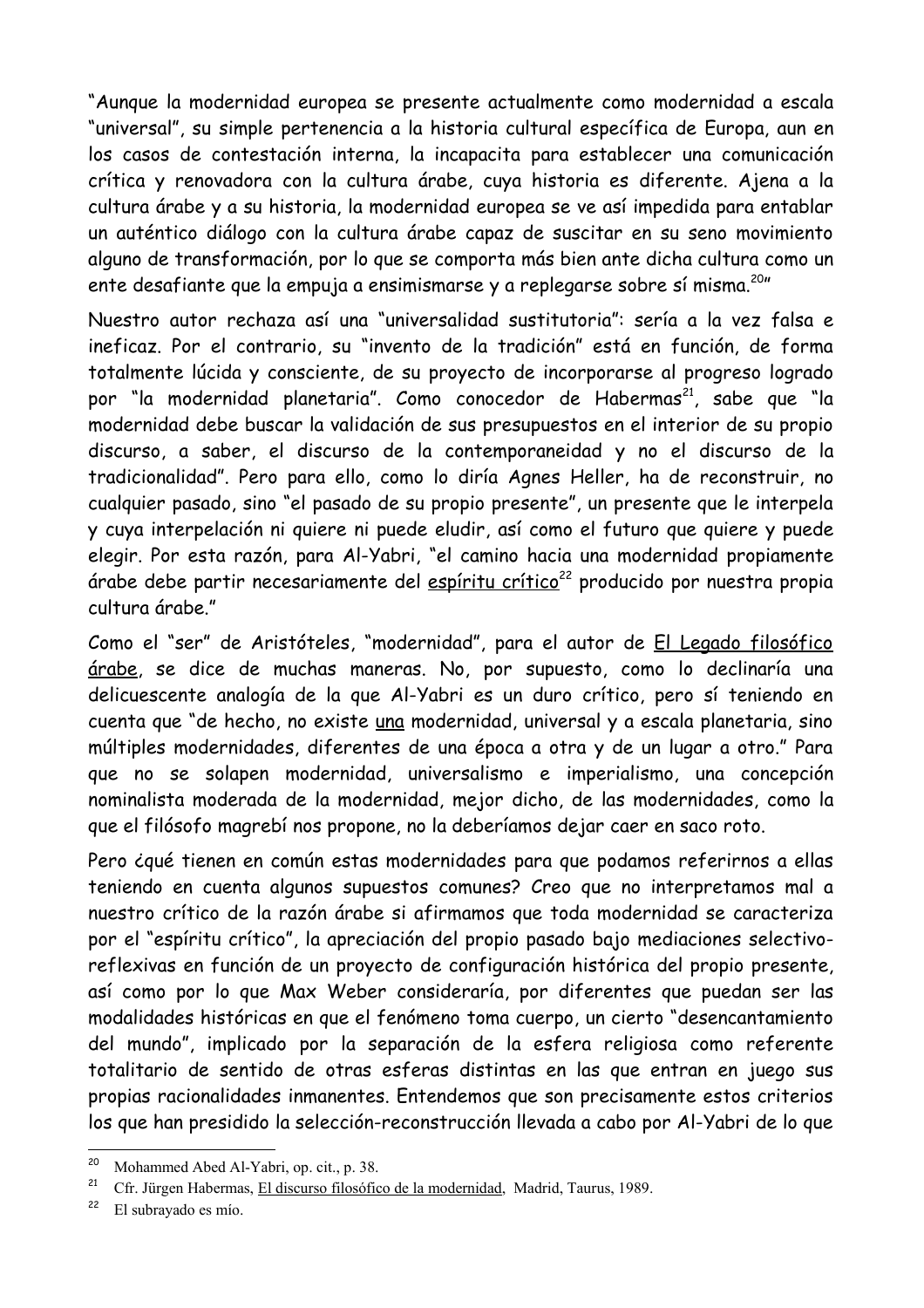podríamos llamar el conspecto ilustrado andalusí, en el que destaca la potente personalidad de Averroes en el contexto de aportaciones tan significativas como las de Ibn Hazm, Ibn Jaldún, entre muchos otros.

5. Trinchar el ave (rroes) por sus coyunturas naturales.

El diálogo intercultural, si ha de ser eficaz y legítimo, tiene sus condiciones propias: requiere situaciones simétricas en cuanto a la disponibilidad para interpelar así como para ser interpelado. Y sólo es posible si se dan actitudes críticas y reflexivas por ambas partes: desde un multiculturalismo no crítico sólo cabe el atrincheramiento de cada cultura en sus parámetros presuntamente inconmensurables de forma radical con los de las demás culturas. Si ha de ser posible, pues, civilizar "el conflicto de las civilizaciones", los puentes habrán de ser tendidos de Ilustración a Ilustración, o de "vetas de Ilustración" a "vetas de Ilustración" si se prefiere, pues no existe ninguna cultura, ni siguiera la occidental (i), que esté penetrada por un espíritu ilustrado por todas sus partes. Si no queremos, pues, caer en la reificación de las culturas y las identidades, es decir, si apostamos por una "cultura de razones" (Kambartel) más allá de una mera cultura de la tolerancia, es decir, por una cultura ilustrada feminista y pacifista, por una política cultural democrática, deberemos seguir el consejo que Platón daba a los filósofos en el Fedro de "trinchar el ave por sus coyunturas naturales". Como lo hace el buen cocinero, y no como el chapucero que procede a cortar y pinchar su quiso al buen tuntún topando con huesecillos inmanejables por todas partes. Pues bien: las "coyunturas naturales" están, en las culturas con las que queremos establecer diálogo, en las inflexiones críticas que, al menos casi todas, generan en determinados momentos de su historia, en sus repliegues reflexivos, en sus polémicas, endógenas e inducidas a la vez por la contrastación permanente de las culturas en un mundo globalizado: ¿qué sentido tendría distinguir aguí en rigor lo "genuinamente" intracultural y lo inducido, lo exógeno? Al- Yabri pone todo su énfasis en la intraculturalidad, lo que es sumamente explicable y legítimo en su contexto, pero es a la vez perfectamente consciente de que su propuesta de una lectura alternativa y crítica de la tradición cobra todo su sentido precisamente porque estamos en un mundo en que ni el Islam - ini nadie!- está sólo. Se aplica, pues, a "trinchar el ave por sus coyunturas naturales" y lo que encuentra - porque es lo que busca- es el averroísmo. ¿Por qué? Porque interpreta el espíritu del averroísmo en términos de "intercontemporaneidad" con nuestro momento presente. Pues el planteamiento de la relación entre los dominios de la religión y la filosofía - lo que nosotros llamamos el problema del laicismo- conserva en nuestra actualidad histórica toda su pertinencia.

"Averroes llamaba a comprender la religión en el interior de su propio discurso y a comprender la filosofía en el interior de su propio dispositivo conceptual, a través de sus principios e intenciones. Sólo de esa manera podemos, según Averroes, renovar a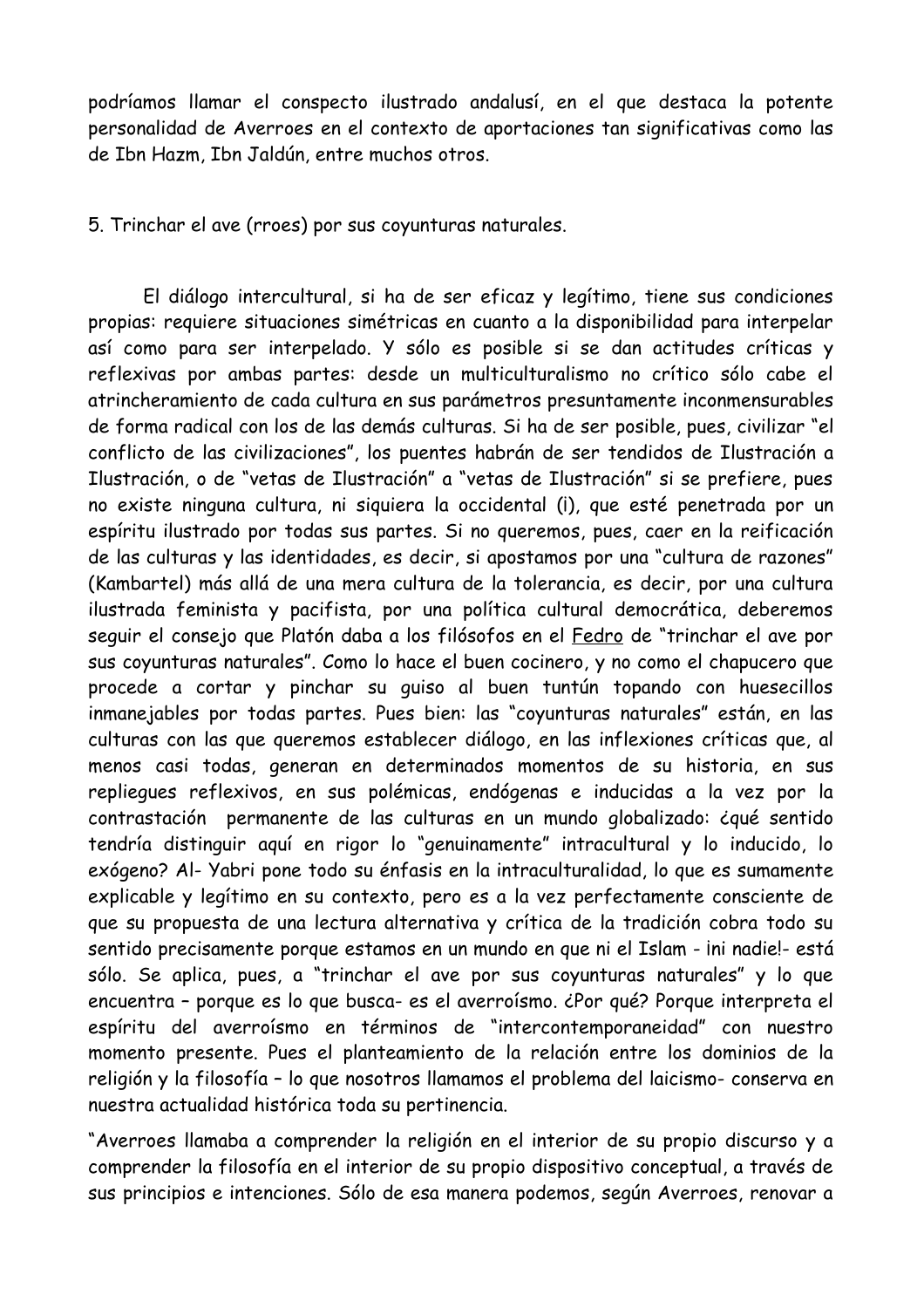la vez la religión y la filosofía. Inspirémonos también en este método para concebir una relación adecuada con nuestro patrimonio tradicional y con el pensamiento contemporáneo mundial, el cual representa para nosotros lo que representaba para Averroes la filosofía griega. Basemos nuestra relación con el legado cultural en una comprensión que nos permita asimilarlo en su propio contexto, y asumamos nuestra relación con el pensamiento contemporáneo mundial de la misma manera. Ello nos permitirá acceder a una comprensión científica objetiva del uno y del otro, y nos ayudará a utilizarlos conjuntamente en una misma perspectiva: dar fundamento a nuestra autenticidad en la modernidad y dar fundamento a nuestra modernidad en la qutenticidad<sup>23"</sup>

Las raíces, como muy bien lo entiende nuestro filósofo, están para dar arraigo a algo distinto que pueda y deba crecer a partir de ellas: si se toman a sí mismas por objeto, se ahogan y se pudren como una planta demasiado regada. A su vez, a las plantas así implantadas, hay que darles el acomodo que se merecen en el frágil jardín de las Ilustraciones, o, si se prefiere, de esa Ilustración multicultural instituida en el único patrimonio de la humanidad que puede salvarnos de la barbarie. Instituyamos, pues, a Averroes - y, naturalmente, su contexto: no hubiera sido posible en un páramo- en un clásico de la modernidad en el sentido en el que Habermas ha entendido el clasicismo:

"Mientras lo que está meramente de moda remite al pasado y pasa pronto de moda, la Modernidad conserva una relación secreta con lo clásico. Desde siempre se reputa clásico aquello que sobrevive al paso del tiempo. El producto absolutamente moderno obtiene esta fuerza no solamente de la autoridad de una época pasada sino de la autenticidad de una actualidad pasada. Esta transformación de la actualidad de hoy en la de ayer es destructiva y productiva al mismo tiempo; es, como lo observa Jauss, la propia Modernidad, que crea para sí misma su clasicismo<sup>24</sup>"

Ernst Bloch, en su obra Avicena y la izquierda aristotélica<sup>25</sup> establece entre Avicena y Averroes una cierta continuidad. Al-Yabri, por su parte, crítico de la lectura marxista del legado cultural islámico, en la medida en que entiende que proyecta a priori sobre él la expresión de las tensiones de la lucha de clases o la eterna pugna entre materialismo e idealismo, establece entre ambos filósofos una total "ruptura epistemológica". En su trabajo "Avicena y su filosofía oriental"<sup>26</sup>, nuestro autor identifica la filosofía emanatista de Avicena como el momento de "dimisión de la

 $23$ Mohammed Abed Al-Yabri, op. cit., p. 157. "Con Averroes se establece... una concepción radicalmente nueva de la relación entre religión y filosofía: concebir la racionalidad en el seno de cada uno de estos dominios, sin confundirlos. La racionalidad en filosofía consiste en la observación del orden y la armonía del mundo y, por ende, en el principio de causalidad, mientras que la racionalidad en religión se basa en la toma en consideración de la "intención del Legislador", cuya finalidad última es la de incitar a la virtud. La noción de "intención del Legislador" en el ámbito de las ciencias tradicionales corresponde a la de las "causas naturales" en las ciencias racionales. Tales son los principios sobre los que descansa el "demostracionalismo" de Averroes". ¿Tan lejos estamos del cielo estrellado sobre nosotros y la ley moral en nuestro corazón? Nuestro querido filósofo valenciano Fernando Montero, significativamente, analizó con pertinencia el estrato de "averroísmo en la ética kantiana"...

 $24$ Jürgen Habermas, Ensayos políticos, traducción de R. García Cotarelo, Barcelona, Península, 1988, p. 267. Subravado mío.

 $25$ Cfr. Ernst Bloch, Avicena y la izquierda aristotélica, Madrid, Ciencia Nueva, 1966.

<sup>26</sup> Incluido en su libro Nahnu wa at-turāt. Nota del traductor.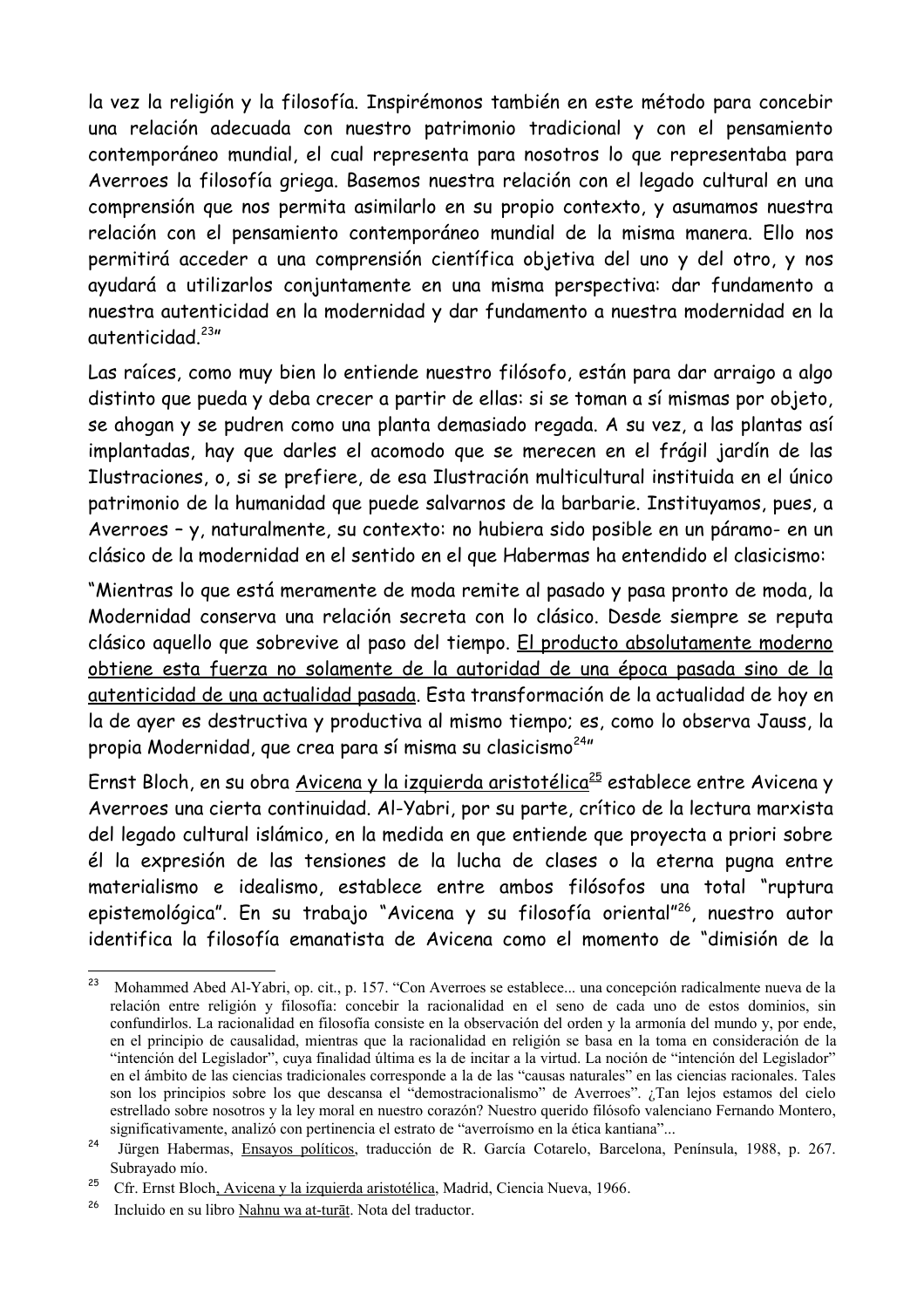razón" y de implantación de un "pensamiento oscurantista" en el ámbito del pensamiento árabe-islámico. Asume la obra aviceniana "como un proyecto de filosofía nacional (persa. $27$ )

Si, cambiando abruptamente de escenario, nos trasladamos al Magreb y al-Ándalus, zonas independizadas desde su origen del imperio abasí, nos encontramos, de acuerdo con la reconstrucción de Al-Yabri, con unos peculiares condicionantes: la ausencia de una herencia preislámica y una situación de competitividad cultural permanente con el califato abasí. Los doctores de la Ley andalusíes proscribieron así la filosofía "en su forma emanacionista y en su forma iluminista sufí." En suma, la ideología de los adversarios "con sus implicaciones hermetistas". Esta represión, siempre de acuerdo con Al-Yabri, propició que la escuela de Córdoba, capital del califato, se orientara al estudio de las "ciencias antiguas", toleradas por los doctores de la Ley que las consideraban ideológicamente inocuas: las matemáticas, la astronomía y, más tarde, la lógica, con lo cual se instituyó el silogismo aristotélico y el método del razonamiento demostrativo como antídoto contra los desmadres del pensamiento analógico. "La necesidad política e ideológica demandaba... la elaboración de un proyecto cultural andalusí capaz de representar una alternativa histórica frente a los proyectos abasíes y fatimíes." El califato omeya hubo de diseñar de este modo su legitimidad política sobre el modelo epistemológico que le proporcionaba un discurso filosófico previamente disciplinado por el cultivo de las ciencias. En realidad, algo parecido pongamos límites a la analogía- ha ocurrido en todas las Ilustraciones: la polis griega tomó como su referente la geometría con su pregnante capacidad de sugerencia de la idea de igualdad (el círculo en que los querreros ponían las cuestiones comunes "en el centro" y "en el medio"<sup>28</sup>); la legitimación contractualista moderna del poder tomó el atomismo y el paradigma mecanicista como sus metáforas preferidas para la configuración de su concepción del pacto social originario<sup>29</sup>...

6. Hacia una nueva meta-reflexión sobre las Ilustraciones.

La obra de Ibn Jaldún (1332-1406), La Muquaddima, donde expone su teoría sobre los principios de la civilización humana, se inscribe en la estela averroísta. En ella, el tema del origen del poder, como lo diría Hegel en sus Lecciones de Historia de la Filosofía en relación con la problemática de la secularización, pide, como asunto del mundo que

<sup>27</sup> "Por su filosofía oriental, Avicena ha consagrado una corriente de pensamiento espiritualista y gnóstico cuyo impacto fue determinante en el movimiento de regresión por el cual el pensamiento árabo-islámico retrocedió de un racionalismo abierto emprendido por los mu'azilies y Al-Kindi, y llevado a cabo por Al Fārābī, a un irracionalismo oscurantista deletéreo, que muchos pensadores como al Gazzali (entre otros) no hicieron más que difundir y populizar en diferentes medios." (Op. cit., p. 96.) Carecemos aquí del espacio necesario para reproducir los argumentos en que al-Yabri basa una crítica tan contundente. "Los que han vivido o todavía viven el momento avicenista después del acontecimiento averroísta, se condenan a vivir intelectualmente al margen de la historia", afirma nuestro autor.

<sup>28</sup> Cfr. J. Pierre Vernant, Mito y pensamiento en la Grecia Antigua, traducción castellana Diego López Bonillo, Barcelona, Ariel, 1983, cap. III.

 $29$ Hobbes sería en este sentido un caso paradigmático.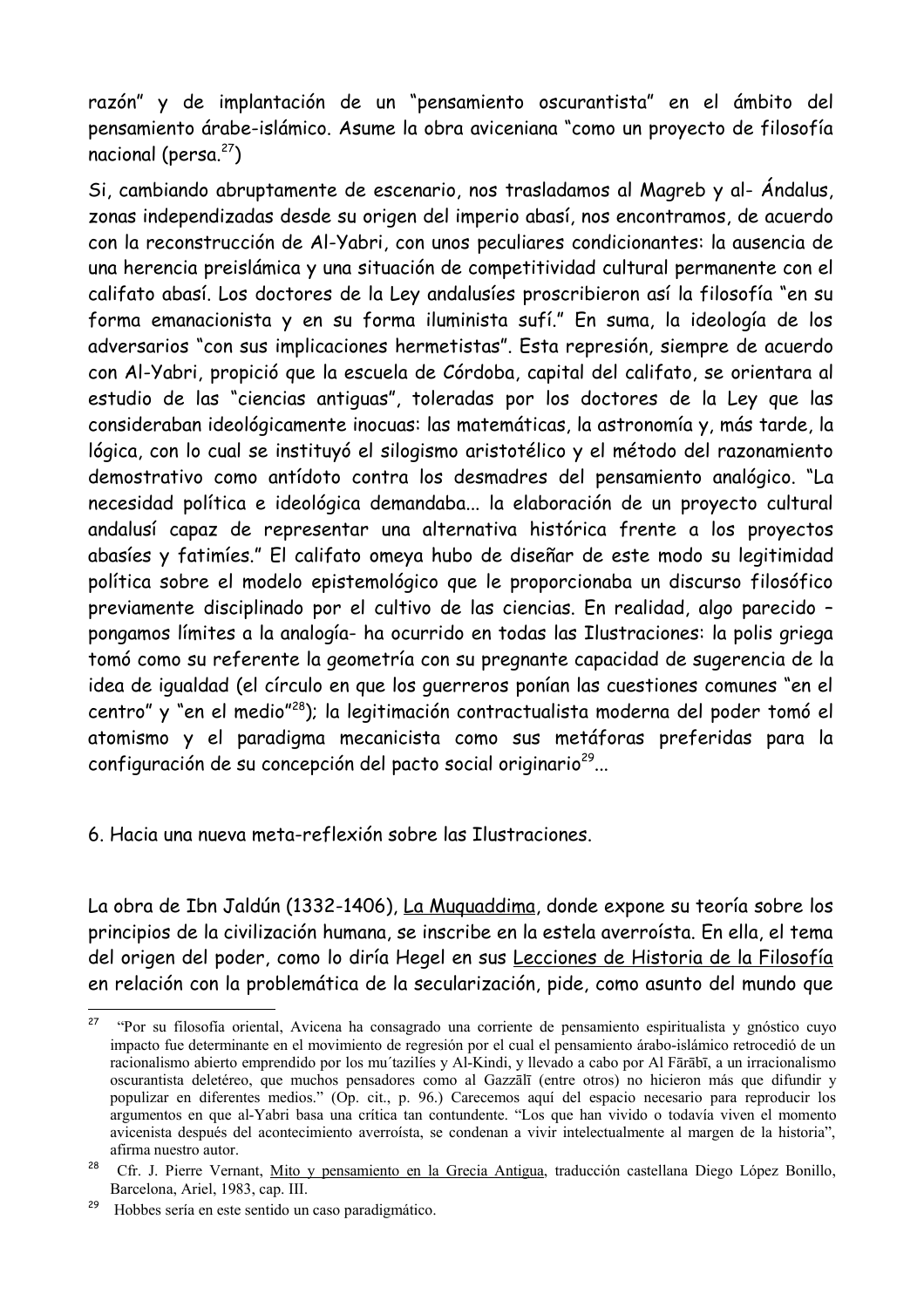es, "ser pensado mundanamente".

"He escrito un libro sobre la Historia, nos dice su autor, en el que descorrí el velo que ocultaba las condiciones de la emergencia de las generaciones. Lo he dividido en capítulos, que tratan sobre los relatos históricos y el sentido de los acontecimientos. He dilucidado en él las causas inherentes a la génesis de la civilización y de las dinastías (...) Es, en suma, un tratado sobre las condiciones de la civilización y de la urbanización (...) así como sobre las características propias de la sociedad humana. que permite al lector disfrutar del conocimiento de las causas de la formación y el desarrollo de los hechos de civilización, y comprender cómo los fundadores de las dinastías han constituido su poder.<sup>30</sup>"

Sobre estas bases, nuestro teórico de la historia busca elementos que weberianamente- podríamos llamar de "legitimación racional" versus la legitimación meramente tradicional del poder: entenderá así que, si el Legislador ha impuesto el "nacimiento en la tribu gurayši como condición para acceder al califato, ello se debe a que "la solidaridad tribal", el único elemento capaz de asegurar el dominio de un pueblo sobre los demás se daba, en la época del Profeta, precisamente en esa tribu.

El autor de la Crítica de la razón árabe no sólo detecta de este modo una "veta de Ilustración" en la tradición islámica, sino que nos proporciona una elaborada metodología, a cuya exposición detallada no podemos dedicarnos aquí, para explotarla como una cantera enormemente rica en virtualidades y sugerencias. Contribuye de este modo a una reflexión de segundo grado sobre la Ilustración misma, sobre un sentido interactivamente universalista más allá del solipsismo occidentalista en que ha caído muchas veces ese género de pensamiento crítico al que podríamos llamar "metailustración". La operación crítico-reflexiva de nuestro autor es en este sentido compleja: por una parte, procede a una apropiación selectiva ad extram de todo cuanto tiene de material y normativamente deseable "la modernidad planetaria", asumiendo a la vez una implacable crítica de su concreción-desviación como razón instrumental, a la que hay que oponerse en nombre de los principios de la modernidad misma<sup>31</sup>. Este momento crítico-reflexivo inducido, que tiene inevitablemente un vector exógeno -la interpelación intercultural-, educe a su vez un mecanismo reflexivo endógeno que orienta hacia una apropiación selectiva, ahora ad intram, en el interior de la propia tradición. Se procede así en orden a lograr que las modernidades canonizadas instituyan las tradiciones así sometidas a criba - pues en ellas se ha decantado a su vez un proceso de criba- en interlocutoras para constituir entre todos ese "universalismo interactivo" que Occidente ha pretendido hacer a su sola medida. De este modo, los efectos de crítica y reflexividad se suscitan no sólo por razones endógenas, sino exógenas: ambas interaccionan y se articulan entre sí. Así, si el multiculturalismo iguala por abajo - poniendo el rasero de una tolerancia que es en el mejor de los casos un respeto meramente pasivo-, la Ilustración multicultural iguala

<sup>30</sup> Cit. por Mohammed Abed Al-Yabri en op. cit., p. 146. Subrayados míos.

 $31$ En el contexto de mi contribución he utilizado aquí muchas veces "modernidad" e "Ilustración" como sinónimos, ya que no sería posible entrar en la complejidad del debate y las precisiones que el tema requeriría.